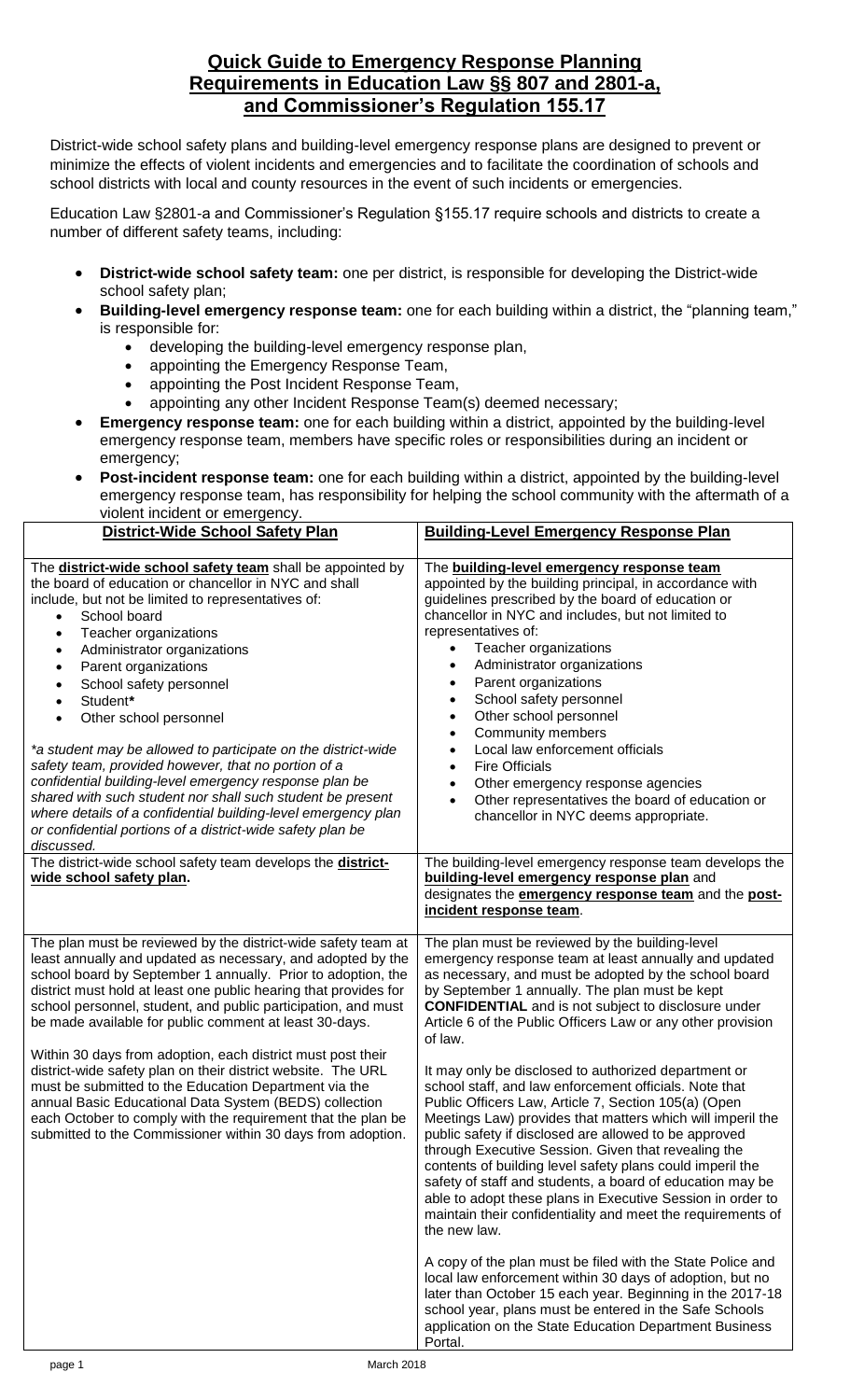## **The District-Wide School Safety Plan must include at a minimum:**

Policies and procedures for responding to:

- implied or direct threats of violence by students, teachers, other school personnel as well as visitors to the school, including threats by students against themselves, which includes suicide;
- acts of violence by students, teachers, other school personnel, and school visitors, including consideration of zerotolerance policies for school violence;
- bomb threats, hostage-takings, intrusions, and kidnappings.

Policies and procedures for contacting:

- law enforcement in the event of a violent incident;
- parents, guardians or persons in parental relation to an individual student of the district in the event of an implied or direct threat of violence by such student against themselves, which for purposes shall include suicide;
- parents, guardians or persons in parental relation to an individual student in the event of a violent incident or early dismissal.

Appropriate prevention and intervention strategies to improve communication between students and staff such as:

- collaborative agreements with state and local law enforcement officials designed to ensure school safety officers are adequately trained and fairly recruited;
- establishing an anonymous reporting mechanism for school violence;
- nonviolent conflict resolution training programs;
- peer mediation programs, youth courts and mentor programs;
- extended day and other school safety programs;
- establishing an anonymous reporting mechanism for school violence
- the development and implementation of a Code of Conduct and requirements of Dignity for All Students Act (DASA).

A description of the arrangements and/or procedures during emergencies for:

- emergency responder access to locked buildings and grounds during emergencies;
- obtaining assistance from emergency services organizations and local government agencies;
- obtaining advice and assistance from local government officials including county or city officials responsible for implementing Article 2-B of the Executive Law;
- identifying district resources that may be available for use during an emergency;
- coordinating the use of district resources and manpower during emergencies, including identification of the official authorized to make decisions and the staff members assigned to provide assistance during emergencies;
- a system for informing all educational agencies within the district of a disaster.

Policies and procedures for annual school safety training for students and staff:

- the district must certify (via BEDS in October each year) to the commissioner that all staff received (by September 15 each school year) annual training on the emergency response plan, and that the school safety training include violence prevention and components on mental health;
- new employees hired after the start of the school year shall receive training within 30 days of hire or as part of a district's existing new hire training program, whichever is sooner.

Policies and procedures for the dissemination of informative materials regarding the early detection of potentially violent behaviors, including but not limited to, the identification of family, community, and environmental factors to teachers, administrators, school personnel, persons in parental relation to students, students, and others deemed appropriate to receive such information.

Procedures for the review and conduct of drills and other exercises to test components of the emergency response plan, including the use of tabletop exercises in coordination with local and county emergency responders and preparedness officials.

Policies and procedures relating to school building security, including the use of school building security, school safety officers, and/or security devices.

Description of the duties of hall monitors and any other school safety personnel, the training required of all personnel acting in a school security capacity, and the hiring and screening process for all personnel acting in a school security capacity.

Designation of the district chief emergency officer.